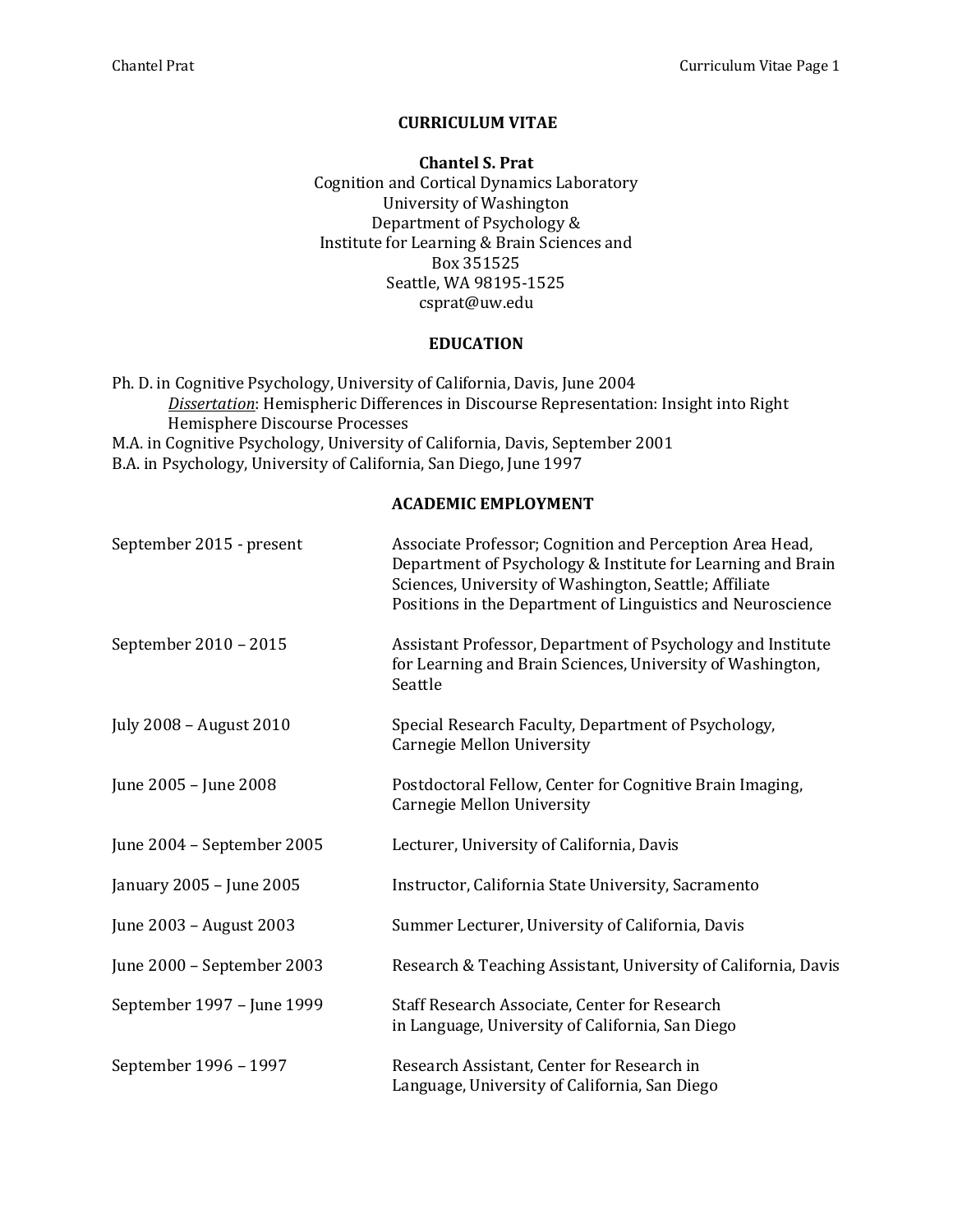### **GRANTS**

## **Currently Funded**

ONR: Prat (PI) 06/01/17-5/31/20 "Learning Complex Cognitive Skills: Bridging Neuroscience and Education through Individual Differences Research" This grant is aimed at investigating the neurocognitive basis of individual differences in complex skill

acquisition, with the goal of bridging basic neuroscientific research with applications for screening and training military personnel.

ONR Cognitive Science of Learning Prat (PI) 2 and 2 years 3 years 3 Individual Differences in Complex Skill Learning: Relating Natural Language Learning to Learning Programming Languages"

## **Previously Funded**

K99/R00 DC009634 09/01/08-08/31/13 "Cortical Dynamics of Language Processes in Normal and Impaired Individuals" The goal of this project is to uncover the neural underpinnings of individual differences in language comprehension abilities. Specifically, the project compares alternative theories of individual differences in language abilities using three different methodologies: functional neuroimaging, transcranial magnetic stimulation, and computational cognitive modeling. Role: PI

Keck Foundation **Prat** (Co-PI) 07/31/14-7/30/19

"Advancing Human Brain to Brain Communication Capabilities"

This grant is aimed at advancing technologies involved in decoding and encoding information in the human brain, non-invasively.

National Institute of Health, Health Disparities Loan Repayment Program 2009-2014

# ONR:11295342 06/01/14-8/31/17

"Training the Mind and Brain: Investigating Individual Differences in the Ability to Learn and Benefit Cognitively from Language Training"

This grant is aimed at investigating individual differences in the ability to learn a second language and the cognitive and neural benefits that arise from such training. Role: PI

Royalty Research Fund **12000** 12000 12000 12000 12000 12000 12000 12000 12000 12000 12000 12000 12000 12000 120

"Using Brain-Targeted Training to Improve Reading Comprehension: A Neuro-Feedback Approach." This grant is aimed at improving reading through attention-focused neurofeedback training Role: PI

# **HONORS AND AWARDS**

Tom Trabasso Young Investigator Award, Society for Text and Discourse, 2011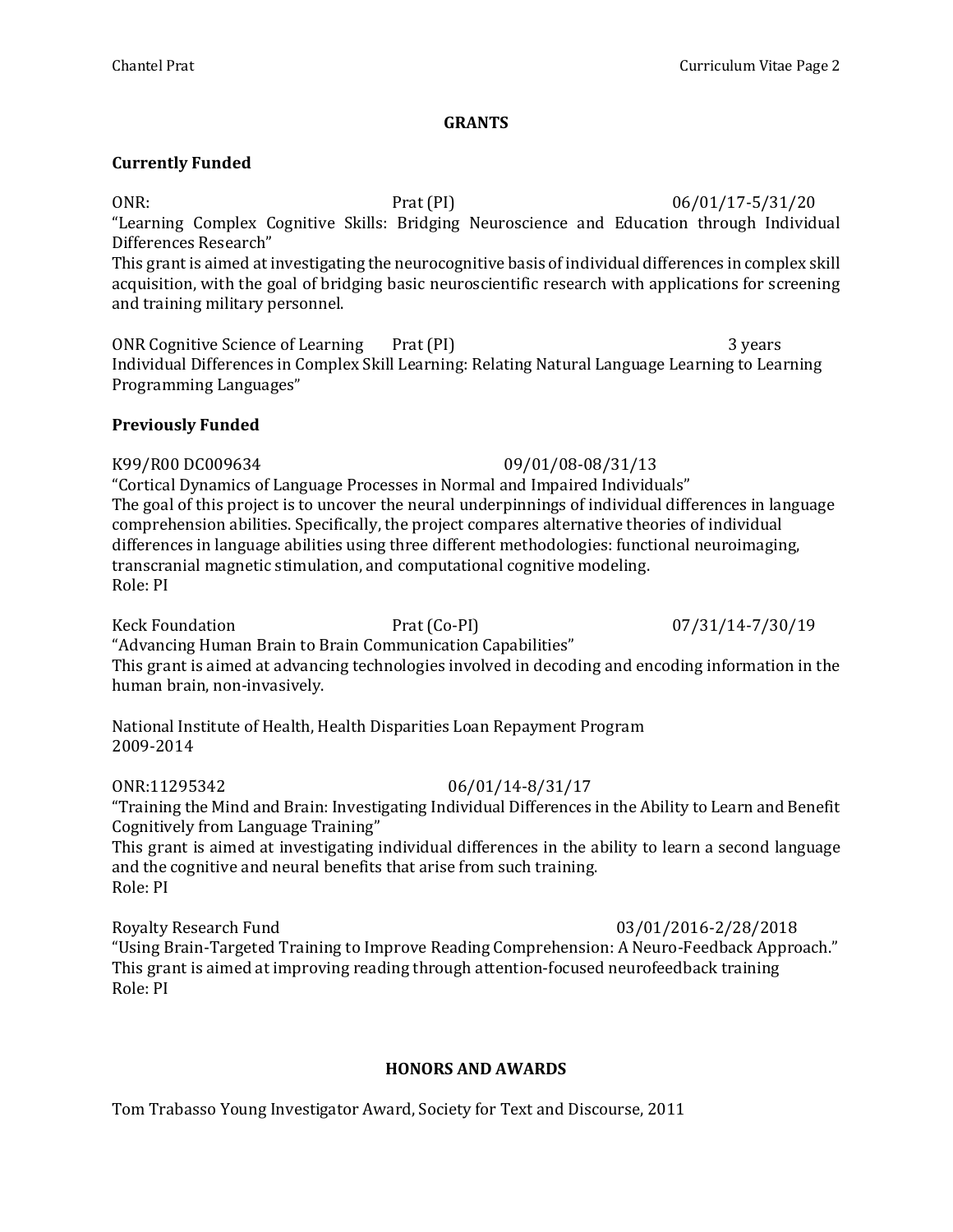NIH NRSA Fellowship, Carnegie Mellon University, 2005-2007

Davis Honors Challenge Research Award, \$1000, University of California, Davis, March 2004 Davis Honors Challenge Research Award, \$1000, University of California, Davis, December 2004 Elliott Fellowship, \$15,000, Office of Graduate Studies, University of California, Davis, 2003-2004 Humanities Graduate Research Award, \$1,500, University of California, Davis, 2003-2004

## **PROFESSIONAL MEMBERSHIPS**

Human Brain Mapping, Society for Text & Discourse, Cognitive Neuroscience Society, Society for the Neurobiology of Language

## **PROFESSIONAL SERVICE**

Governing Board: Society for Text and Discourse (2015-present)

Editorial Board: Discourse Processes (2015-present)

Editorial Assistant: Psychological Bulletin (2005-2008)

Ad Hoc Reviewer: Psychological Bulletin, Proceedings of the National Academy of Sciences, Journal of Cognitive Neuroscience, Human Brain Mapping, Cerebral Cortex, Neuropsychologia, NeuroImage, Learning & Individual Differences, PLoS ONE, Physics of Life Reviews, Journal of Experimental Psychology: Learning, Memory, and Cognition, Journal of Neuroscience, Frontiers in Psychology, Journal of Memory and Cognition, Cognitive Development, Acta Psychologia, Bilingualism, Language, and Cognition

National Grant Review: NIH LCOM Panel June 2018; September 2019; NIH F31/32 Special Panel in

Language Review 2018; NSF Panel Review 2018; NSF Ad Hoc Review, ongoing

Program Committee: Society for Text and Discourse, Chicago, August, 2014; Minneapolis, 2015

Current Trends in Reading Research Meeting, Madrid, September 2013.

Young Investigator Committee: Society for Text and Discourse, 2013-Present

### **PUBLICATIONS**

**Journal Articles** (\* denotes that the author is a trainee)

Stocco, A., **Prat**, C. S., & Graham, L. K. (revision under review). Individual differences in reinforcement learning predict fluid reasoning abilities. *Cognitive Science.*

Seo\*, R., & **Prat**, C. S. (under revision). Investigating Local and Global Control Mechanisms in Bilingual Grammatical Processing. *Journal of Experimental Psychology, Language, Memory, and Cognition.*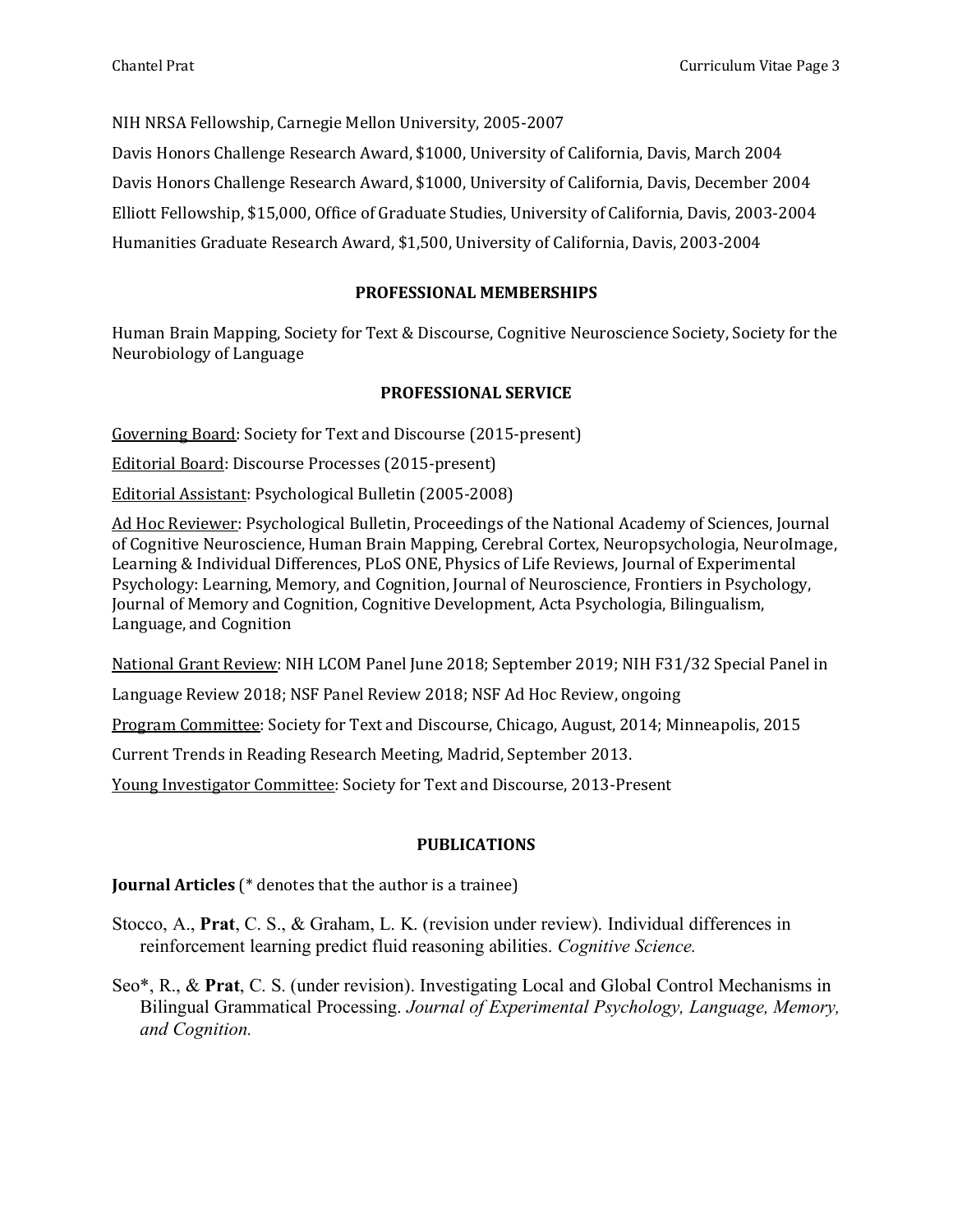- MacInnes, J. J., Adcock, A., Prat, C. S. Rao, R. P. N., Dickerson, K. C., & Stocco, A. (revision under revision). Pyneal: Open Source Real-time fMRI Software. Frontiers in Neuroscience-Brain Imaging Methods.
- Bice, K., Yamasaki, B. L., & Prat, C. S. (in press). Bilingual Language Experience Shapes Resting-State Brain Rhythms. *Neurobiology of Language.*
- Yamasaki, B. L., & Prat, C. S. (in press). Predictors and Consequences of Individual Differences in Cross-Linguistic Interactions: A Model of Second Language Reading Skill. *Bilingualism: Language and Cognition*.
- Prat, C. S. Madhyastha, T., Mottarella\*, M. M., & Kuo\*, C. (2020). Computer Whisperers: Programming Aptitude is more related to Language than to Numeracy. *Scientific Reports.*
- Ceballos\*, J.M., Stocco, A., & Prat, C. S. (2020). The Role of Basal Ganglia Reinforcement Learning in Lexical Ambiguity Resolution. *Topics in Cognitive Science, 12* (1), 402-416.
- Zhou\*, P., **Prat**, C. S., Yamasaki\*, B. L., & Stocco, A. (2020). Monitoring of Attentional Oscillations Through Spectral Similarity Analysis Predicts Reading Comprehension. *Brain and Language, 200,* 104709.
- Yamasaki\*, B. L., Stocco, A., Liu, A. S., & **Prat**, C. S. (2019). Effects of bilingual language experience on basal ganglia computations: A dynamic causal modeling test of the conditional routing model. *Brain and Language, 197,* 104665.
- Seo\*, R. & **Prat**, C. S. (2019). Proactive and Reactive Language Control in the Bilingual Brain. *Brain Sciences, 9*(7), 161*.*
- Jian, L., Stocco, A., Losey, D. M., Abernethy, J. A., Prat, C. S., & Rao, R. P. N. (2019). BrainNet: A Multi-Person Brain-to-Brain Interface for Direct Collaboration Between Brains, *Scientific Reports, 9*(1), 6115.
- **Prat**, C. S., Yamasaki\*, B. L., & Peterson\*, E. R. (2019). Individual Differences in Resting-State Brain Rhythms Uniquely Predict Second Language Learning Rate and Speaking Accuracy in Adult Learners. *Journal of Cognitive Neuroscience, 31*(1), 78-94*.*
- Seo\*, R., Stocco, A., & **Prat**, C. S. (2018). The Bilingual Language Network: Differential Involvement of Anterior Cingulate, Basal Ganglia and Prefrontal Cortex in Preparation, Monitoring, and Execution. *Neuroimage, 174,* 44-56.
- Yamasaki\*, B. L., Stocco, A., & **Prat**, C. S. (2018). Relating individual differences in bilingual language experiences to executive attention. *Language, Cognition, and Neuroscience,* 1-24.
- Stocco, A., Yamasaki\*, B. L., & **Prat**, C. S. (2018). Human performance across decision making, selective attention, and working memory tasks: Experimental data and computer simulations. *Data in Brief*, *17*, 907-914.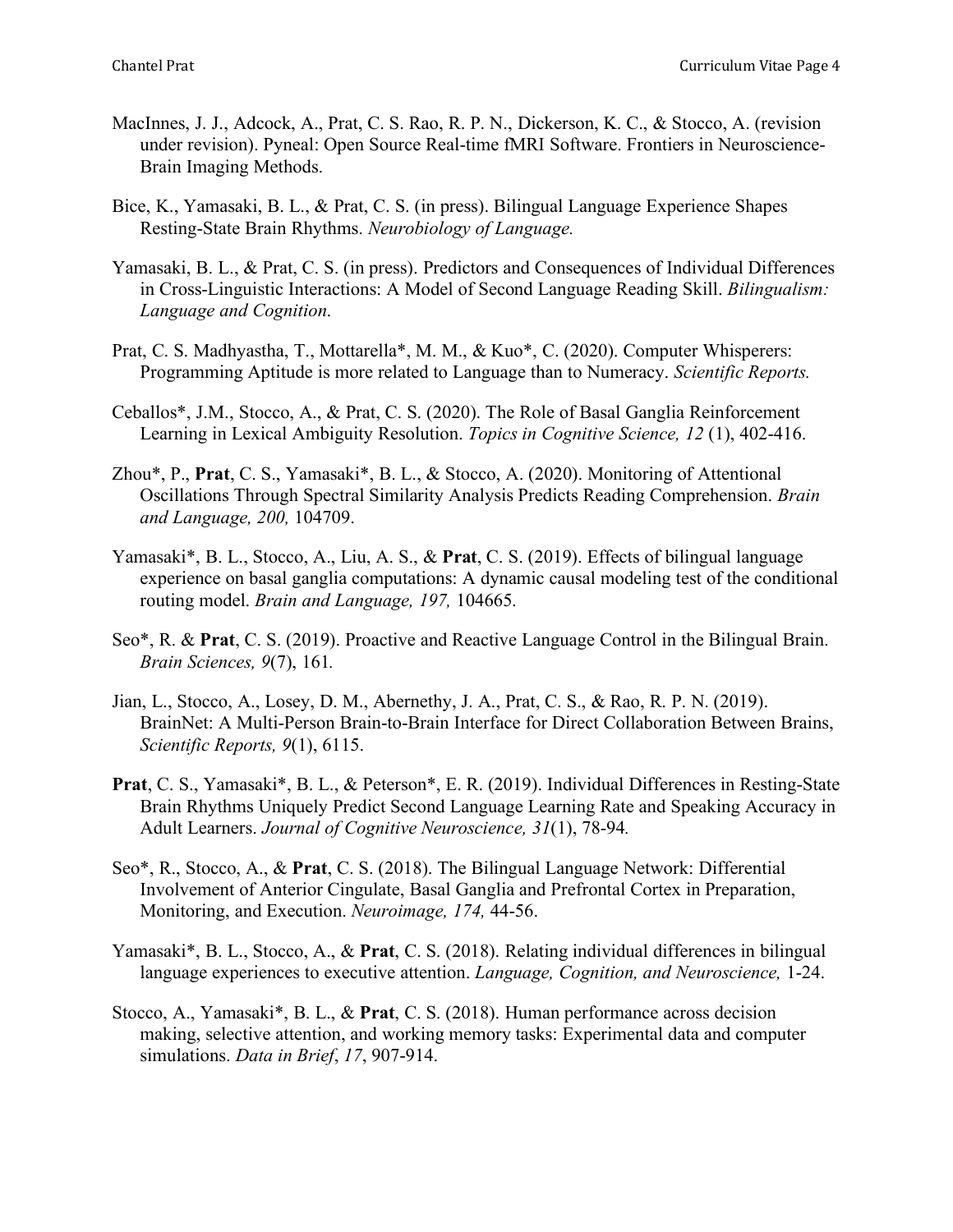- Mehravari\*, A. S., Emmorey, K., **Prat**, C. S., Klarman, L., & Osterhout, L. (2017). Brain-Based Individual Difference Measures of Reading Skill in Deaf and Hearing Adults. *Neuropsychologia, 101,* 153-168.
- Stocco, A., Murray\*, N., L. Yamasaki\*, B. L., Renno\*, T., J., Nguyen\*, J., & **Prat**, C. S. (2017). Individual differences in the Simon effect are underpinned by differences in competitive dynamics in the basal ganglia: An experimental verification and a computational model. *Cognition, 164,* 31-45.
- **Prat**, C. S., Stocco, A., Neuhaus, E., & Kleinhans, N. K. (2016). Basal ganglia impairments lead to abnormal signal routing to prefrontal cortex in autism spectrum disorder. *Neuropsychologia, 91,* 268-281.
- **Prat**, C. S., Yamasaki, B.Y., Kluender, R., and Stocco, A. (2016). Resting-State EEG Predicts Rate of Second Language Learning in Adults. *Brain and Language, 157,* 44-50.
- Becker, T. M., **Prat**, C. S., & Stocco, A. (2016). A Network-Level Analysis of Cognitive Flexibility Reveals Differential Influence of the Anterior Cingulate Cortex in Bilinguals versus Monolinguals, *Neuropsychologia, 85*, 62-73.
- Yang, Y., Tompkins, C., Meigh, K., & **Prat**, C. S., (2015). Voxel-based lesion symptom mapping of coarse coding and suppression deficits in right-hemisphere-damaged patients. *American Journal of Speech-Language Pathology*, *24*(4), S939-S952.
- Stocco, A., **Prat**, C.S., Losey, D. Cronin, J., Wu, J., Abernethy, J. A., & Rao, R. P. N. (2015). Playing 20 Questions with the Mind: Collaborative Problem Solving by Humans using a Brain-to-Brain Interface. PLOS One. *Plos One, 10* (9).
- Rao, R. P. N., Stocco, A., Bryan, M., Sarma, D. Yongquist, T., Wu, J., & **Prat**, C. S. (2014). A Direct Brain-to-Brain Interface in Humans. *PLOS One*, *9* (11).
- Yamasaki\*, B. L. & **Prat**, C. S. (2014). The importance of managing interference for second language reading ability: An individual differences investigation. *Discourse Processes, 51,* 445-467.
- Stocco, A., & **Prat**, C. S. (2014). Bilingualism trains specific brain circuits involved in flexible rule selection and application. *Brain and Language*, 137, 50-61.
- Stocco, A., Yamasaki\*, B., Natalenko\*, R., & **Prat**, C. S. (2014). Bilingual brain training: A neurobiological framework of how bilingual experience improves executive function. *International Journal of Bilingualism*, *18*(1), 67-92.
- Mason, R. A., **Prat**, C. S., & Just, M. A. (2014). Neurocognitive brain response to transient impairment of Wernicke's area. *Cerebral Cortex, 24*(6), 1474-1484.
- Buchweitz, A. & **Prat**, C. S. (2013). Pushing the boundaries of language in the bilingual brain: A reply to commentary on "The bilingual brain: Flexibility and control in the human cortex," *Physics of Life Reviews*, *10*(4), 454.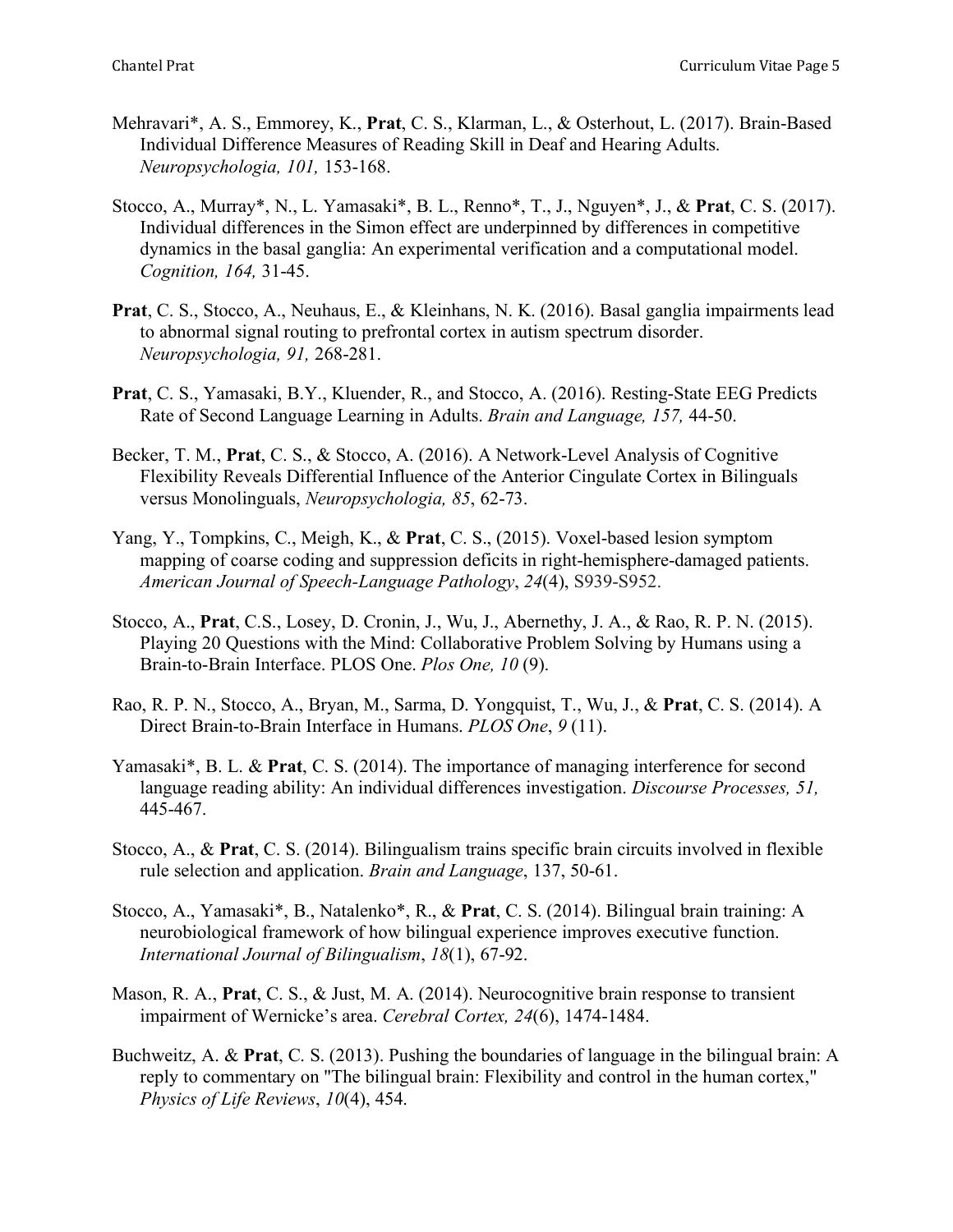- Buchweitz, A. & **Prat**, C. S. (2013). The bilingual brain: Flexibility and control in the human cortex, *Physics of Life Reviews*, *10*(4), 428-443.
- **Prat**, C. S., Mason, R. A., & Just, M. A. (2012). An fMRI investigation of analogical mapping in metaphor comprehension: The influence of context and individual cognitive capacities on processing demands. *Journal of Experimental Psychology: Learning, Memory, and Cognition, 38*(2)*,* 282-294.
- **Prat**, C. S., & Stocco, A. (2012). Information routing in the basal ganglia: Highways to abnormal connectivity in autism? Comment on "Disrupted cortical connectivity theory as an explanatory model for autism spectrum disorders" by Kana et al. *Physics of Life Reviews 9:11*(1), 1-2.
- **Prat**, C. S. (2011). The brain basis of individual differences in language comprehension abilities. *Language and Linguistic Compass, 5*(9), 635-649.
- **Prat**, C. S. & Just, M. A. (2011). Exploring the cortical dynamics underpinning individual differences in sentence comprehension. *Cerebral Cortex, 21,* 1747-1760.
- **Prat**, C. S., Mason, R. A., & Just, M. A. (2011). Individual differences in the neural basis of causal inferencing. *Brain and Language, 116,* 1-13.
- Long, D. L., **Prat**, C. S., Johns, C. L., Morris, P. E., & Jonathan, E. (2008). The importance of knowledge in vivid text memory: An individual-differences investigation of recollection and familiarity. *Psychonomic Bulletin and Review, 15*(3), 604-609.
- Long, D. L., & **Prat**, C. S. (2008). Individual differences in syntactic ambiguity resolution: Readers vary in their use of plausibility information. *Memory and Cognition, 36*(2), 375-391.
- **Prat**, C. S., Keller, T. A., & Just, M. A. (2007). Individual differences in sentence comprehension: An fMRI investigation of syntactic and lexical processing demands. *Journal of Cognitive Neuroscience, 19*(12), 1950-1963.
- **Prat**, C. S., Long, D. L., & Baynes, K. (2007). The representation of discourse in the two hemispheres: An individual differences investigation. *Brain and Language***,** *100*(3), 283-294.
- Long, D. L., Wilson, J., Hurley, R., & **Prat**, C. S. (2006). Assessing reader's text representation with recognition: The interaction of prior knowledge and text coherence. *Journal of Experimental Psychology: Learning, Memory and Cognition, 32*(4), 816-827.
- Mills, D., Plunkett, K., **Prat**, C. S., & Schaffer, G. (2005). Watching the infant brain learn words: Effects of vocabulary size and experience. *Cognitive Development, 10,* 19-31*.*
- Long, D. L., Baynes, K., & **Prat**, C. S. (2005). The propositional structure of discourse in the two cerebral hemispheres. *Brain and Language*, *95*(3), 383-394.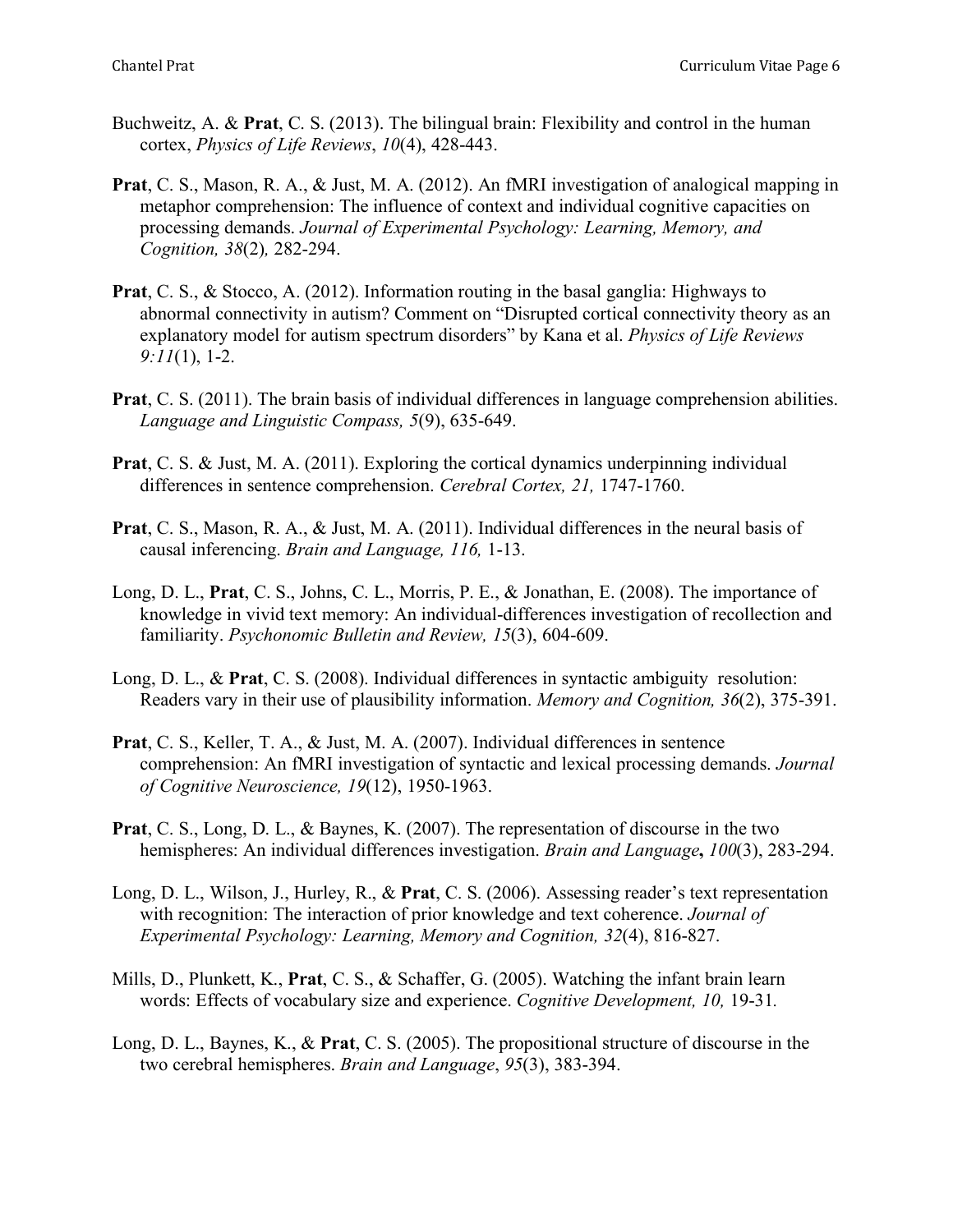- Mills, D. L., **Prat**, C. S., Zangl, R., Stager, C. L., Neville, H. J., & Werker, J. F. (2004). Language experience and the organization of brain activity to phonetically similar words: ERP evidence from 14- and 20-month-olds. *Journal of Cognitive Neuroscience, 16*(8). *1452- 1464.*
- Long, D. L., & **Prat**, C. S. (2002b). Memory for Star Trek: The role of prior knowledge in recognition revisited. *Journal of Experimental Psychology: Learning, Memory, & Cognition, 28* 1073-1082.
- Long, D. L., & **Prat**, C. S. (2002a). Working memory and Stroop interference: An individual differences investigation. *Memory & Cognition, 30*, 294-301.

# **Book Chapters**

- **Prat**, C. S., Seo\*, R., & Yamasaki\*, B. L. (2015). The role of individual differences in working memory capacity on reading comprehension ability in P. Afflerback (Ed). *Handbook of Individual Differences in Reading: Text and Context*.
- **Prat**, C. S., & Yamasaki\*, B. L. (2015). The cognitive and neural correlates of individual differences in inferential processes. A. Cook, B. Lorch, & E. O'Brien (Eds). *Inferences during Reading*, p. 210-227.
- **Prat**, C. S. (2012). The neural basis of language faculties. In I. B. Weiner (Ed), *Handbook of* Psychology, Volume Three: Biological Psychology and Neuroscience. Wiley.
- Long, D. L., Baynes, K., & **Prat**, C. S. (2003). Sentence and discourse representation in the two cerebral hemispheres. In C. Perfetti & F. Schmalhofer (Eds.), *Higher-level language processes in the brain.* Erlbaum: NJ.

# **INVITED PRESENTATIONS Invited International Colloquia and Outreach Events**

- Prat, C. S., Stocco, A., Nicolelis, M., Yoo, S. *Mind Melds and Brain Beams*, World Science Festival, New York, NY (streamed worldwide) June 4, 2016 https://www.youtube.com/watch?v=SObhSqYglvQ
- **Prat**, C. S. Understanding the shared neural computations underpinning language and executive *functioning*. *Keynote Address delivered at the Association for Computational Linguistics, Sofia,* Bulgaria, August 9, 2013
- **Prat**, C. S. *Individual differences in right hemisphere contributions to discourse*. Tom Trabasso Award Recipient Address at the annual meeting for the Society for Text and Discourse, Montreal, Canada, July 11-13, 2012
- **Prat**, C. S. Individual differences in language experience and working memory capacity in the dynamic *brain*. Address at the annual meeting for Multilingual Individuals in Multilingual Societies. Hamburg, Germany, October 2010.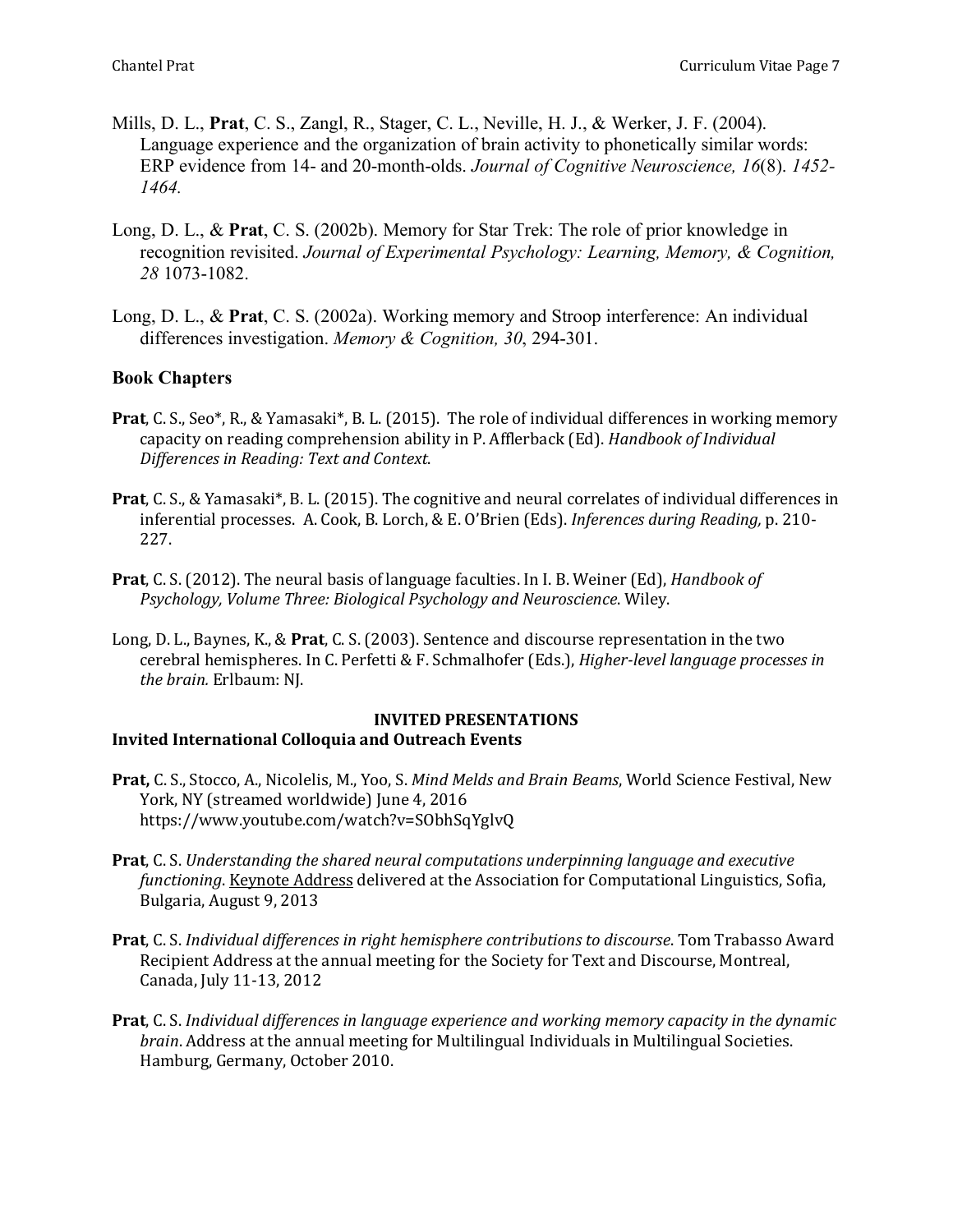# **Selected Invited Domestic Colloquia and Courses**

- **Prat,** C. S. (2017, 2018). *Off to a good start. Practices that support teaching.* Lecture delivered to newly hired faculty at UW Faculty Fellows training.
- **Prat,** C. S. (2016, 2017). *Making the most of it. Creating a successful classroom experience*. Lecture delivered to incoming Freshman parents at UW new student orientation.
- **Prat,** C. S. (2017). *Using neuroscience to guide human resource practices: Breakthrough scientific* davances or questionable marketing hype? Portland Industrial & Organizational Psychology Association Meeting, Portland, OR.
- **Prat,** C. S. (2015). Why are people good at things? The cognitive neuroscience of individual differences. IBM Research, New York.
- **Prat,** C. S. (2014). *The neuroscience of good decision making*. Allen L. Edwards Psychology Public Lecture Series, University of Washington, Seattle, WA. https://www.youtube.com/watch?v=qO4C\_FqNJvg
- **Prat**, C. S. (2013). *Current directions in neuroimaging of language and language-related disorders.* Morning workshop at the annual meeting for the Organization for Human Brain Mapping, Seattle, WA.
- **Prat**, C. S. (2012). *Individual differences in the neural basis of language and general comprehension abilities*. Educating Diverse Minds conference, Boston, MA.
- Prat, C. S. (2012). *Bilingual brain training: How bilingual development gives rise to improved* executive functioning. Department of Linguistics, University of Hawaii, HI, April 16, 2012.

### **SELECTED CONFERENCE PRESENTATIONS**

(asterisks indicate presentations made by trainees)

- Ceballos\*, J.M., Stocco, A., & Prat, C. S. (2019). The Role of Basal Ganglia Reinforcement Learning in Lexical Priming and Automatic Semantic Ambiguity Resolution. In A. Goel., C. Freisert, & C. Freska (Eds.) *Proceedings of the 41st Annual Meeting of the Cognitive Science Society*, pp. 205–211. [Winner of the Marr prize for best student paper]
- Prat, C., Mottarella, M., & Yamasaki, B. (2018). Working memory filtering and individual differences in second language aptitude. Society for Neurobiology of Language, Quebec City, August, 2018.
- Prat, C., & Yamasaki, B. (2018). Resting-state qEEG reveals intrinsic network differences between monolingual and bilingual adults, The Bilingual Brain, A Lifelong Perspective, Quebec City, August, 2018.
- Zhou, P., **Prat**, C., Yamasaki\*, B., & Stocco, A.  $(2018)$ . A wandering mind is not a good comprehending mind: Evidence from brain oscillations. Poster presentation at CUNY
- **Prat**, C. S. & Yamasaki\*, B. L., (2017). *A* Neural Information Processing Account of Individual *Differences in Reading Skill*. Spoken Presentation given at the Society for Text and Discourse annual conference, Philadelphia, PA.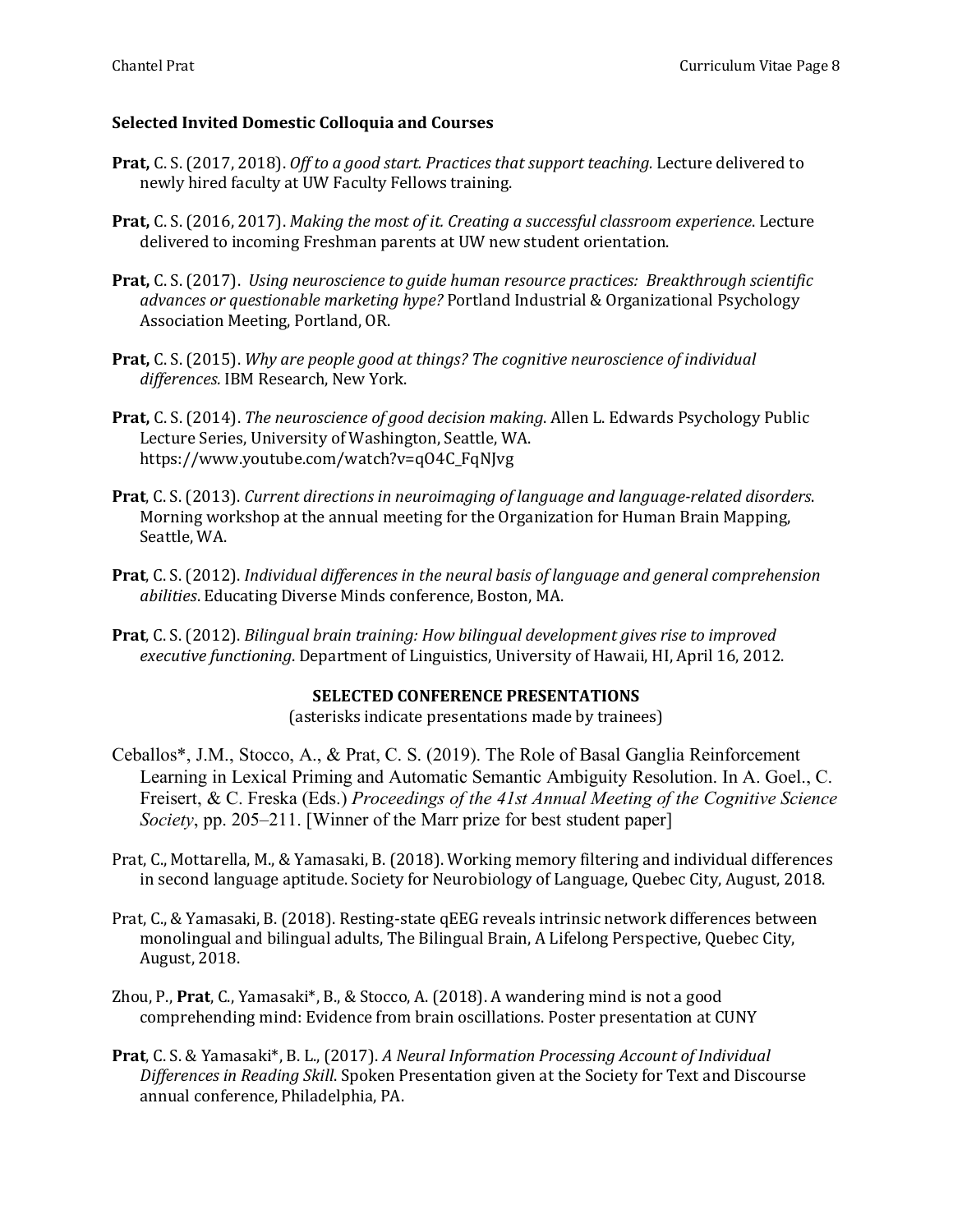- Seo<sup>\*</sup>, R., Ceballos<sup>\*</sup>, J. M., & **Prat**, C. S. (2017) *A DCM Analysis: Role of the Caudate Nucleus and Prefrontal Cortex in Bilingual Language Control.* Poster Presentation at the Society for the Neurobiology of Language, Baltimore, MD.
- Yamasaki\*, B. L. Ceballos\*, J. M., & **Prat**, C. S. (2017) *The Role of Basal Ganglia Filtering Mechanisms* in Second Language Aptitude. Poster Presentation at the Society for the Neurobiology of Language, Baltimore, MD.
- Ceballos<sup>\*</sup>, J. M., Yamasaki<sup>\*</sup>, B. L. & **Prat**, C. S. (2017) *Context-dependent filtering in the Caudate Nucleus of the Basal Ganglia as a Predictor of Second-Language Learning Apititude.* Poster Presentation at the Society for the Neurobiology of Language, Baltimore, MD.
- Prat, C. S., Yamasaki\*, B. L., & Stocco, A. (2015). *Measuring changes in brain and behavior following* second *language training*. Poster Presentation at the Organization for Human Brain Mapping, Honolulu, HI.
- Ceballos\*, J. M., Stocco, A., Becker\*, T., Yamasaki\*, B. L., & Prat, C. S. (2015). *The Cognitive Neuroscience of Preparatory Processes: Controlling for Execution in Executive Function.* Poster Presentation at the Organization for Human Brain Mapping, Honolulu, HI.
- **Prat**, C. S., Mason, R. A., Escudero, I., Leon, J., & Just, M. (2015). *Why Smoke Doesn't Always Lead To* Fire: Investigating the Neural Basis of Individual Differences in Predictive Inference Making. Spoken Presentation at the Society for Text and Discourse, Minneapolis, MN.
- \*Yamasaki, B. L. & **Prat**, C. S. (2015) *Cortical Dynamics and Individual Differences in Reading: Relating Beta Oscillations with Reading Skill.* Oral presentation given at the 25th Annual Meeting of the Society for Text and Discourse Minneapolis, Minnesota
- **Prat,** C. S., Yamasaki, B. L., Ceballos, J. M., & Seo, R. (2015). *Relating the demands of bilingual language control to inhibition: An individual difference approach.* Bilingualism and Executive Functioning Workshop, New York, NY.
- **Prat**, C. S., & Stocco, A. (2014). *Individual Differences in Right Hemisphere Language Contributions: A Transcranial Magnetic Stimulation Investigation*. Society for Neurobiology of Language, Amsterdam, The Netherlands
- \*Seo, R., Stocco, A., \*Ceballos, J. & **Prat**, C. S., (2014). *Linguistic Rule Representations in the Bilingual Brain*. Society for Neurobiology of Language, Amsterdam, The Netherlands
- \*Yamasaki, B. L., Stocco, A., & **Prat**, C. S., (2014). The Neural Correlates of Individual Differences in Bilingual Language Control. Society for Neurobiology of Language, Amsterdam, The Netherlands
- **\***Yamasaki, B. L., & **Prat**, C. S. (2013). *Individual differences in executive functioning and language control indices predict second language reading ability*. Poster presentation at the annual meeting of the Society for Text and Discourse, Valencia, Spain.
- Stocco, A., & Prat, C. S. (2012). *Bilingualism trains specific brain circuits involved in the rapid reconfiguration of behavior: Evidence from rapid instructed task learning*. Oral presentation given at the Architectures and Mechanisms for Language Processing Conference, Riva del Garda, Italy.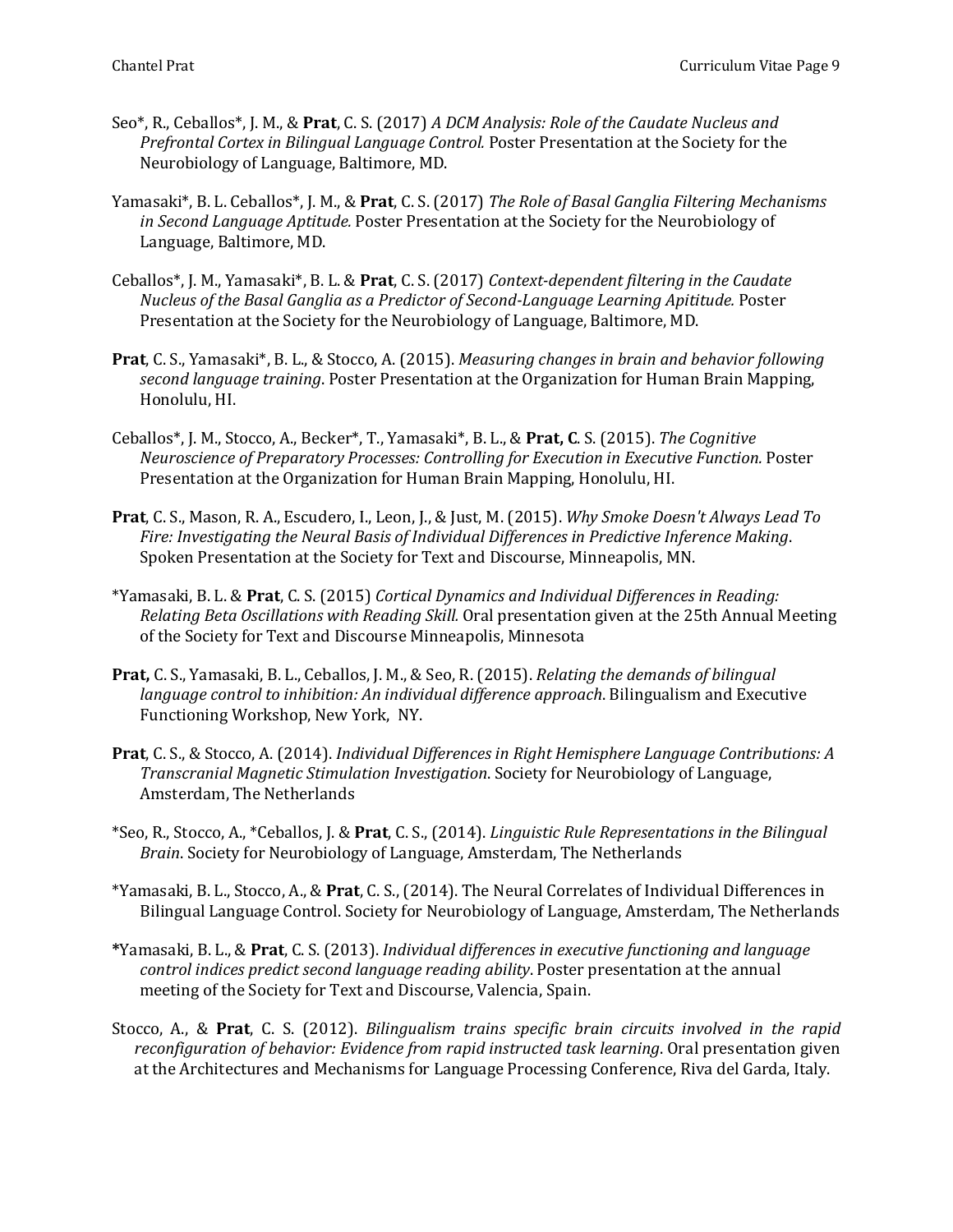- **Prat**, C. S, Stocco, A., & Yamasaki, B. L. (2012). *Bilingual brain training: Investigating the overlap between language switching and general set switching in bilinguals*. Poster presentation given at the Architectures and Mechanisms for Language Processing Conference, Riva del Garda, Italy.
- Stocco, A., Prat, C. S., Kleinhans, N., & Martin (2012). *Impaired information routing in the basal* ganglia in individuals with autism. Poster presentation at the Forum of European Neurosciences Forum of Neuroscience in Barcelona, Spain
- **Prat**, C. S., Mason, R. A., and Just, M. A. (2010). *Right hemisphere contributions to reading: A multi*experiment individual differences investigation. Poster presented at the annual meeting for the Organization for Human Brain Mapping, Barcelona, Spain.
- **Prat**, C. S., Schipul, S. E., Keller, T. A., and Just, M. A. (2010). *A diffusion tensor imaging investigation* of individual differences in white matter microstructure as a function of reading skill and working *memory capacity*. Talk presented at the annual meeting of the Cognitive Neuroscience Society, Montreal, Canada.
- **Prat**, C. S. & Mason, R. A. (2009). An fMRI investigation of individual differences in neural resource *allocation during sentence comprehension*. Poster session presented at the annual meeting for the Organization for Human Brain Mapping, San Francisco, CA.
- **Prat**, C. S., Mason, R. A., Keller, T. A., & Just, M. A. (2008). *fMRI-based insights into the neural* underpinnings of individual differences in reading skill. Poster session presented at the annual meeting for the Organization for Human Brain Mapping, Melbourne, Australia.
- **Prat**, C. S. & Just, M. A. (2008). An fMRI Investigation of neural adaptability as a function of individual working memory capacity and task demands during syntactic processing. Poster session presented at the annual meeting of the Cognitive Neuroscience Society, San Francisco, CA.
- **Prat**, C. S., Stager, C., Mitchell, T., Adamson, A., & Sanders, L. (1999). Semantic processing of *phonetically similar words in infants: Indications from event-related potentials. Poster session* presented at the biannual meeting of the Society for Research in Child Development, Albuquerque, NM.
- Utman, J., Dick, F., Prat, C. S., & Mills, D. (1999). *Effects of acoustic distortion and semantic context on* event-related potentials to spoken words. Poster session presented at the annual meeting of the Cognitive Neuroscience Society, San Francisco, CA.
- Schafer, G., Mills, D. L., Plunkett, K., Appelbaum, L. G., & Prat, C. S. (1997). *Rapid word learning: Evidence from electrophysiological studies*. Poster session presented at the biannual meeting of the Society for Research in Child Development, Washington, D.C.

# **UNIVERSITY AND DEPARTMENTAL SERVICE**

Cognition and Perception Area Head 2015-2016, 2017-current Chair Search Speech and Hearing Sciences 2019 Chair Promotion Committee for Tabitha Kirkland 2019 Royalty Research Fund Grant Reviewer, 2013-2018 Animal Behavior Search Committee 2015 Edwards Lecturer and host for Randal O'Reilley, The Neuroscience of Good Decision Making, 2014